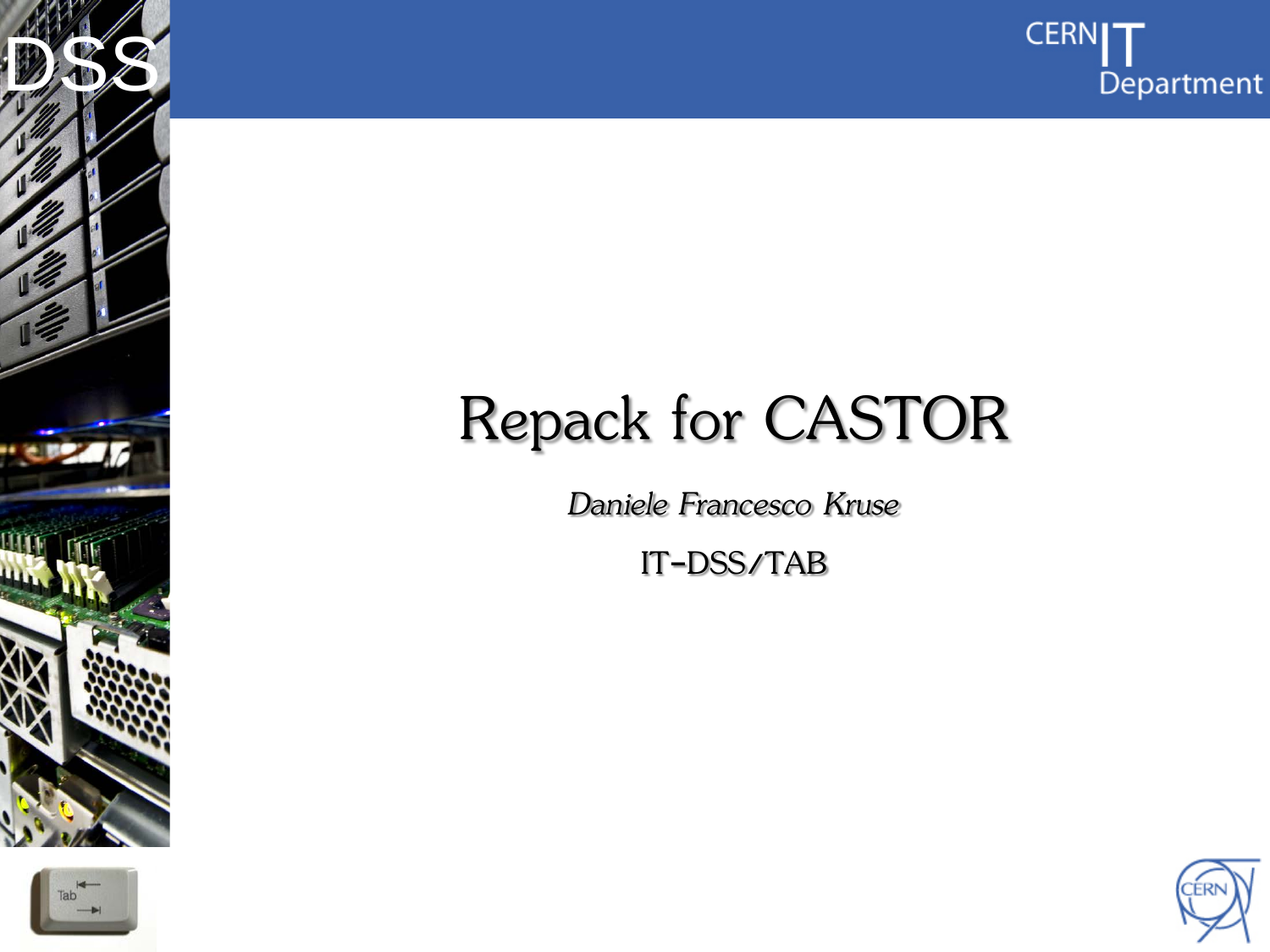

#### Agenda



- 1. What & Why we repack
- 2. When do we need the job done
- 3. How will we do it
- 4. Features of the new Repack (2.1.13)
- 5. Problems encountered and solved
- 6. The repack command
- 7. Current results
- 8. Conclusions



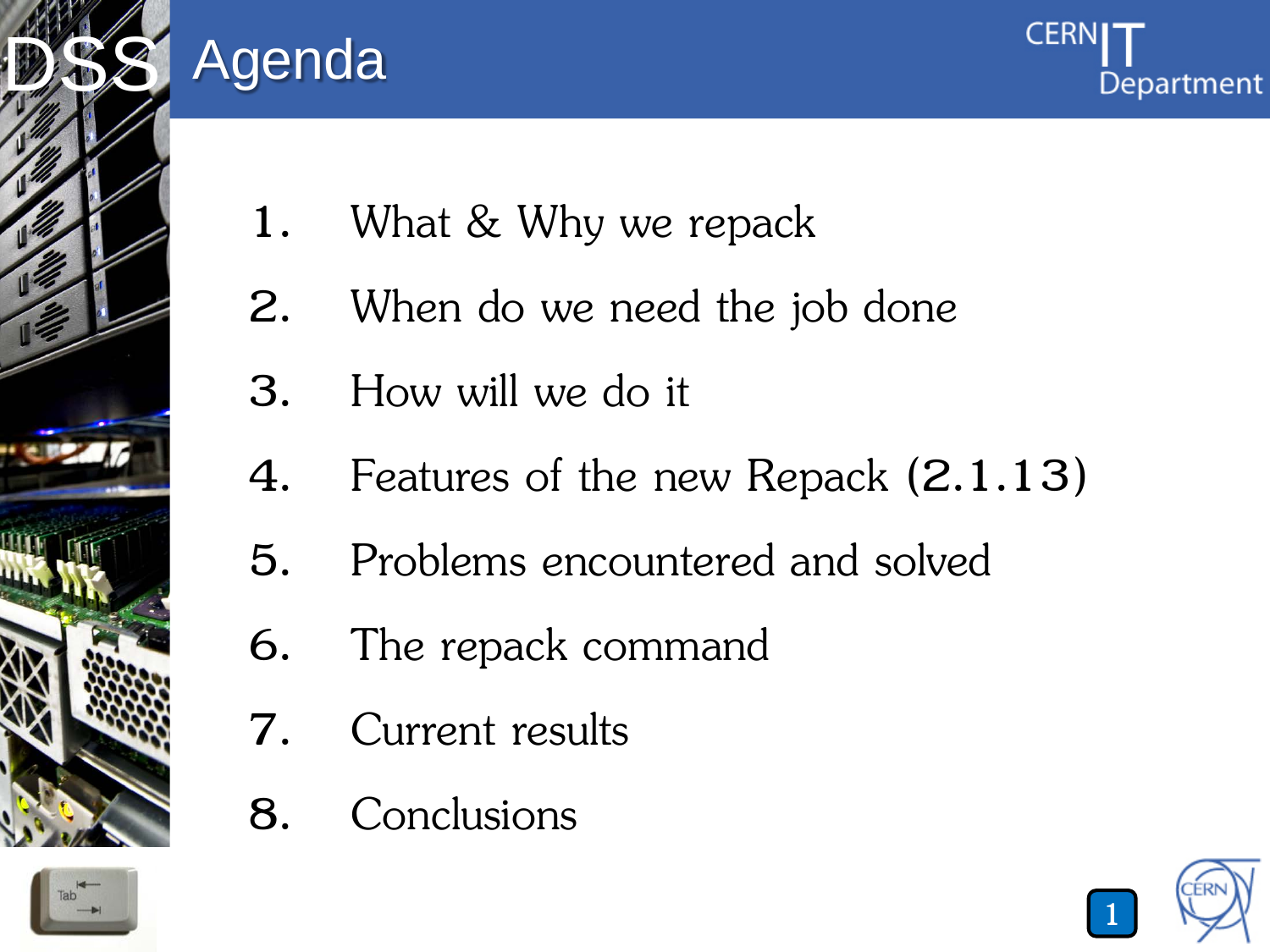

# What & Why

To *repack* a *tape* is to move data from that tape to one or more *other tapes*.

#### **Extremely Important! Reasons:**

- 1. Defragment
- 2. Move data away from faulty tapes
- 3. Move data to higher capacity tape media
- 4. Reuse media (TSM)





**CERI**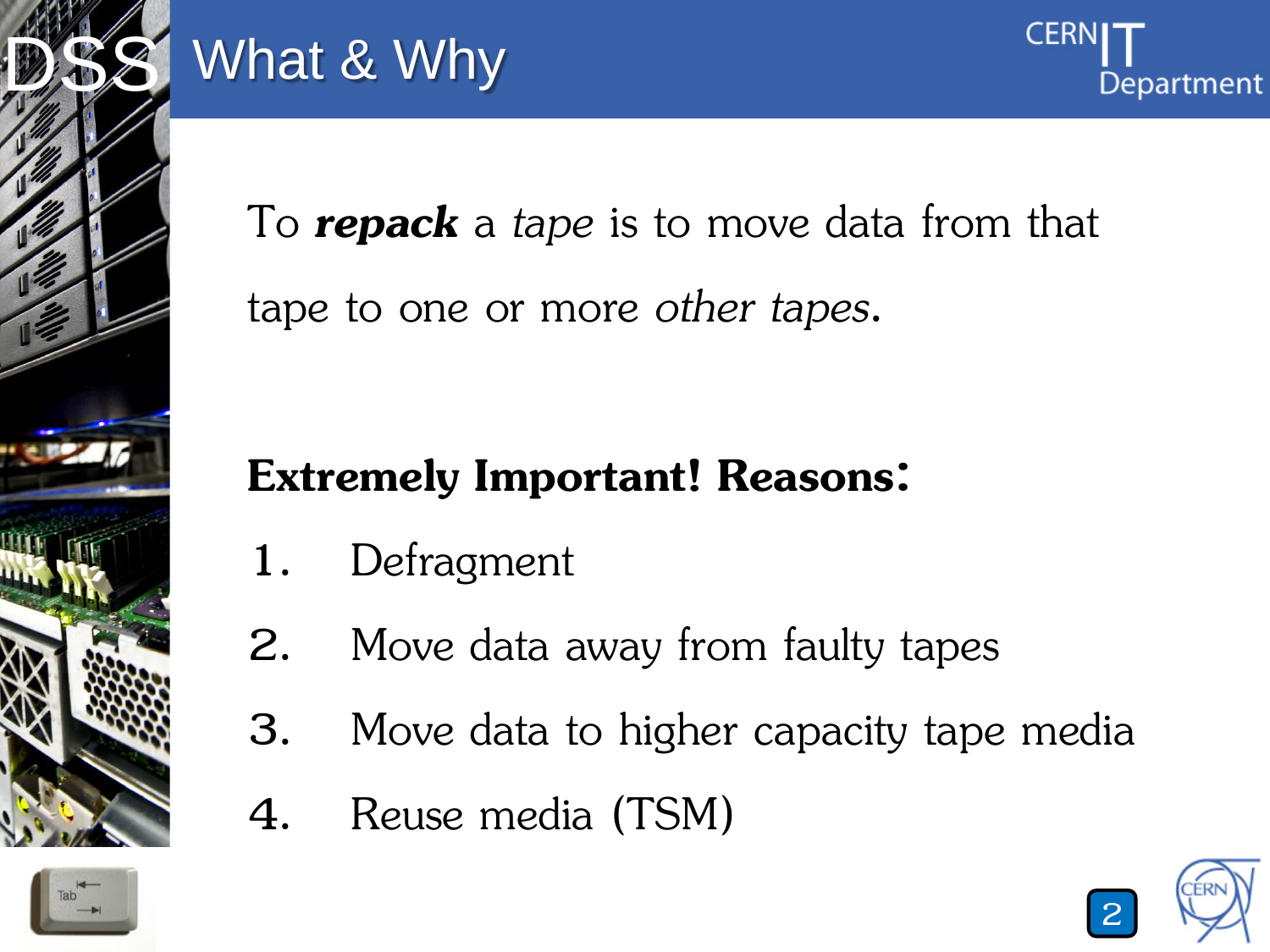

#### When



## More than 100 PB to repack between 2013 and 2015! 3 GB/s needed on average!





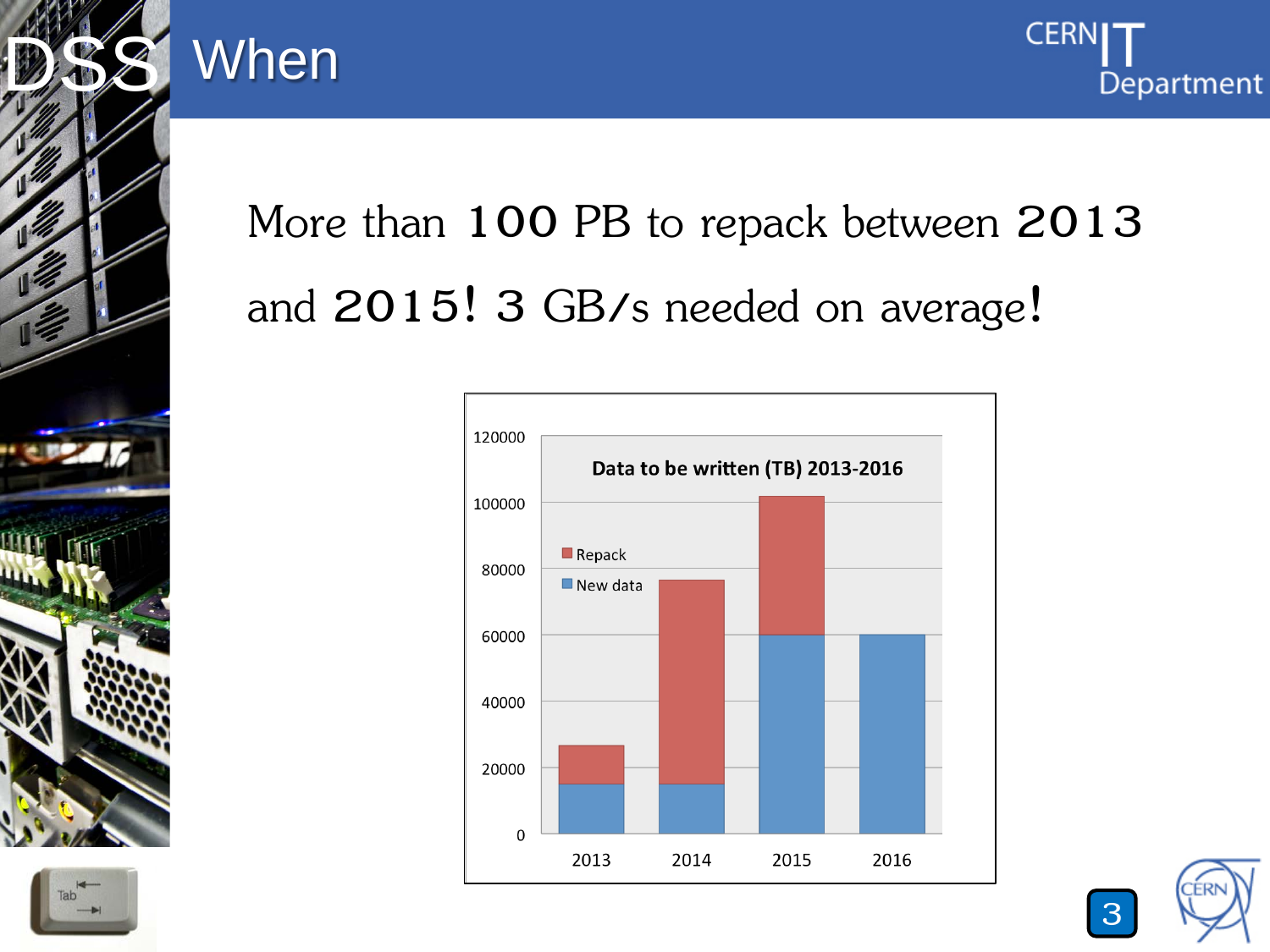



New *repack system* introduced in CASTOR version 2.1.12 and perfected in 2.1.13

Faster startup

How

- More efficient usage of tapes
- Tape queuing (feeder no longer needed or needed only for very high level control)
	- 2.1.13 is the current recommended

version for *production* bulk repacks



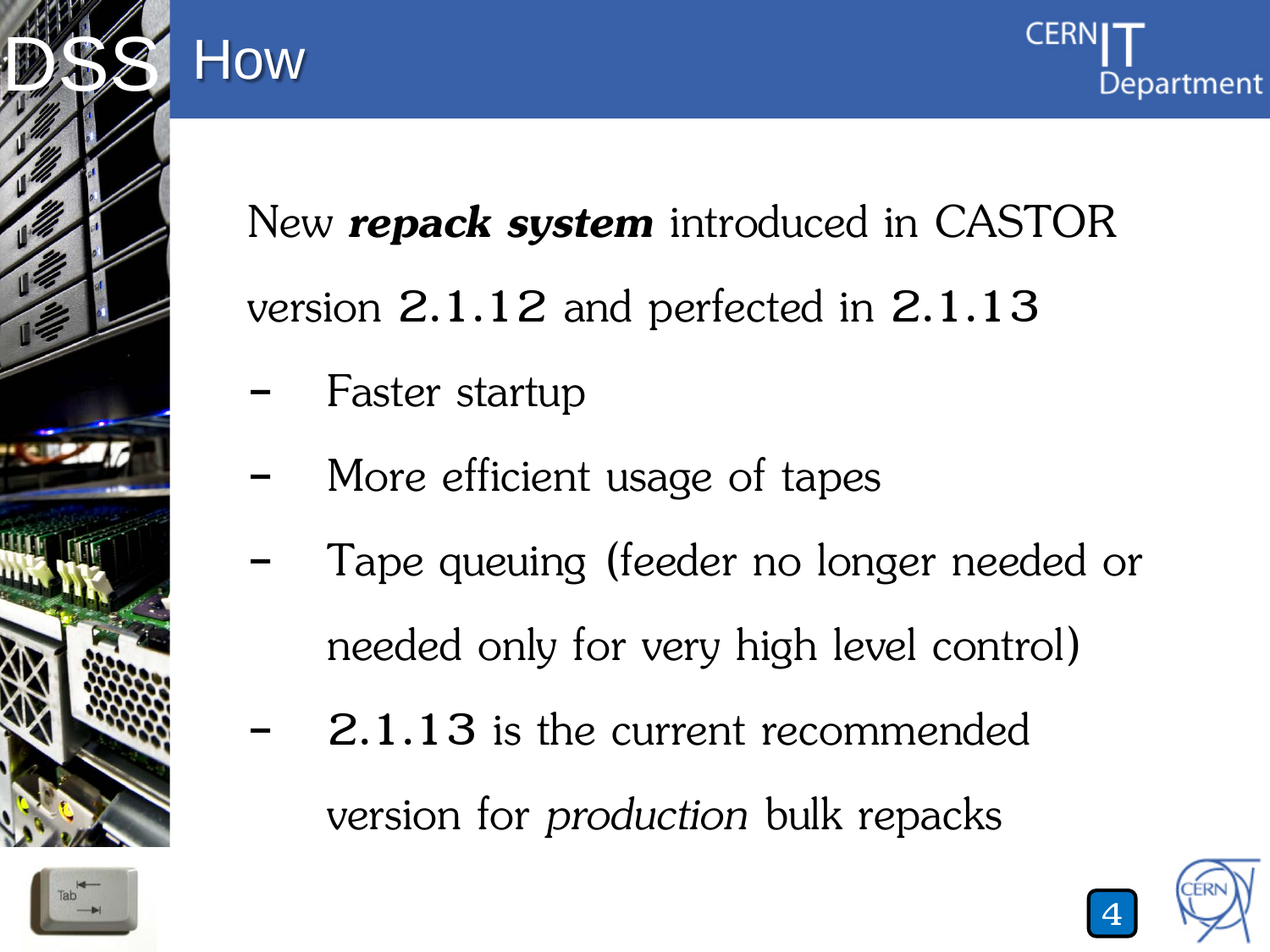

## 2.1.13 Repack Features (1/2)

- Refactoring of the tape schema for recall (See *Sebastien*'s talk this afternoon)
	- *Auto correction* of inconsistencies e.g.:
		- Dual copy file with only one segment
		- Files with wrong copy number
- Correction handling of real time *modification* and *deletion*
	- 100% PL/SQL based



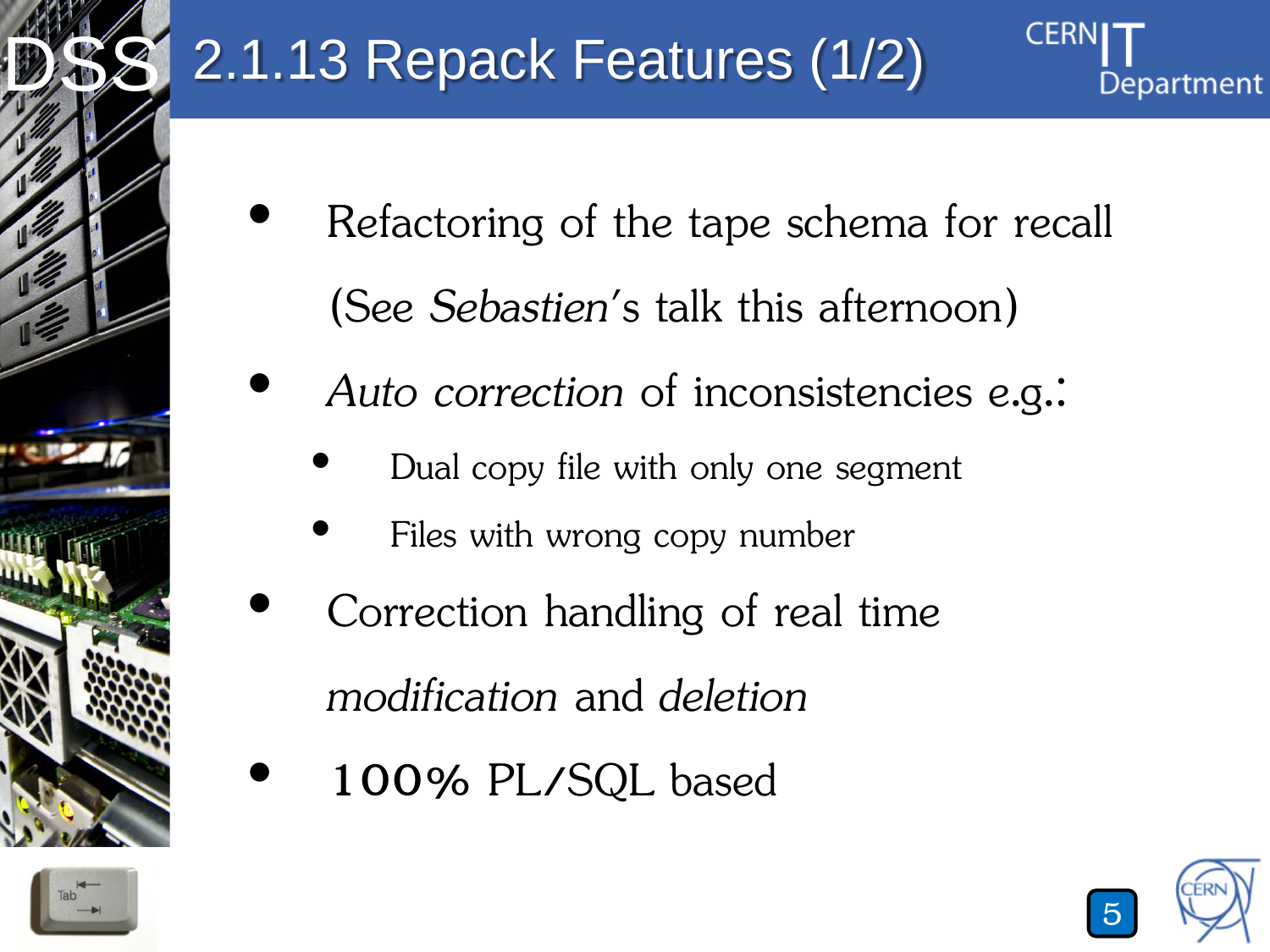

## 2.1.13 Repack Features (2/2)

- The DB job (no repack daemon!) logs its activity to repackd.log
- 1000s of tapes can be submitted
- Only 1 tape is pre-processed at a time (1M files/hour): nslisttape & stager initialization
- DB entities are created for all needed recalls and migrations
- Significant usage of DB link
	- Bulk interfaces (less load on DB) <sup>6</sup>

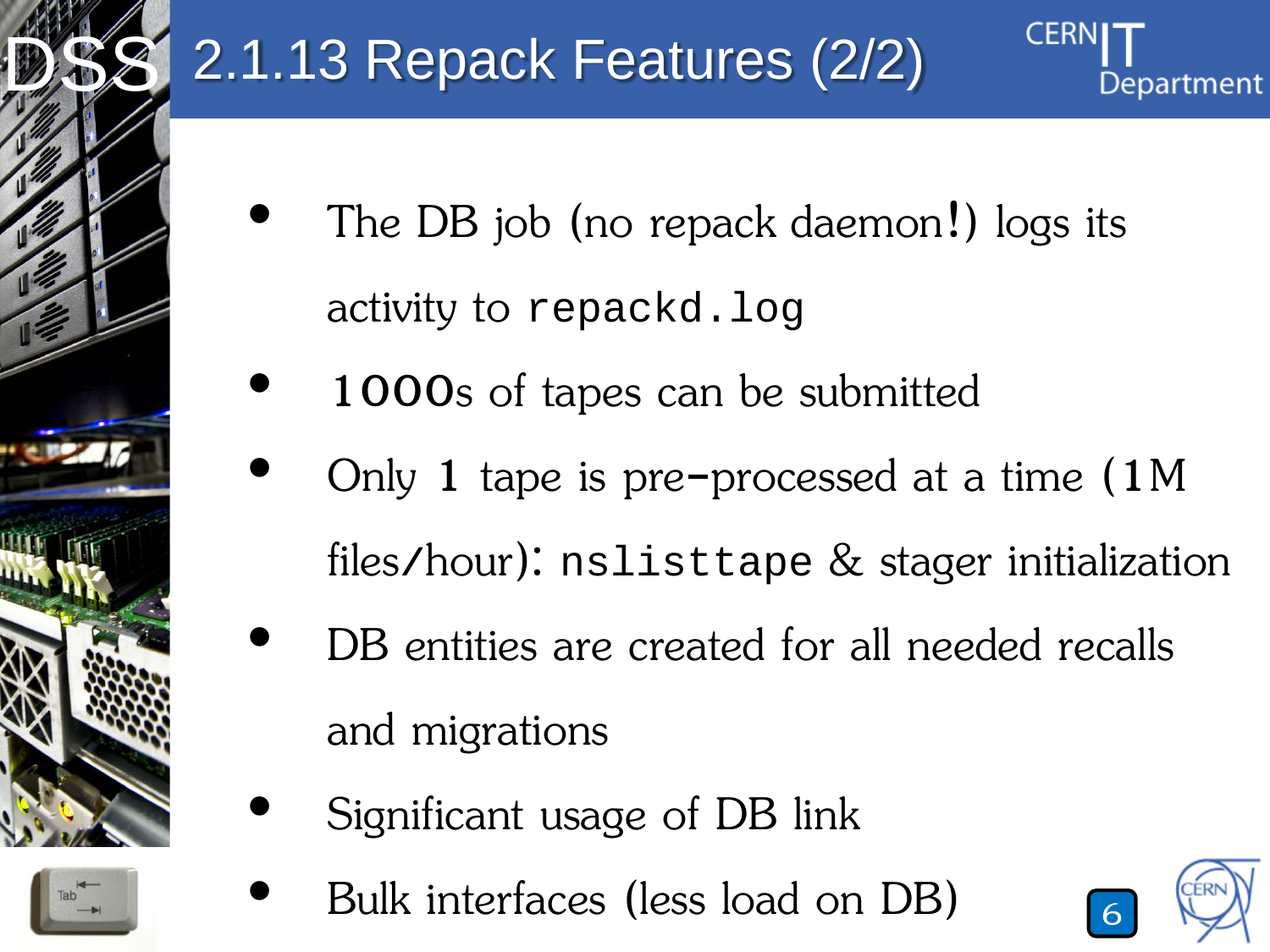

#### **Problems Encountered & Solved** Department

Issues encountered & solved during test runs:

- 1. Too many tape copies
- 2. Wrong copy numbers
- 3. File size and/or checksum mismatch
- 4. Logically deleted files

Refinement of the repack command: bug fixes, enhancements, interface improvements



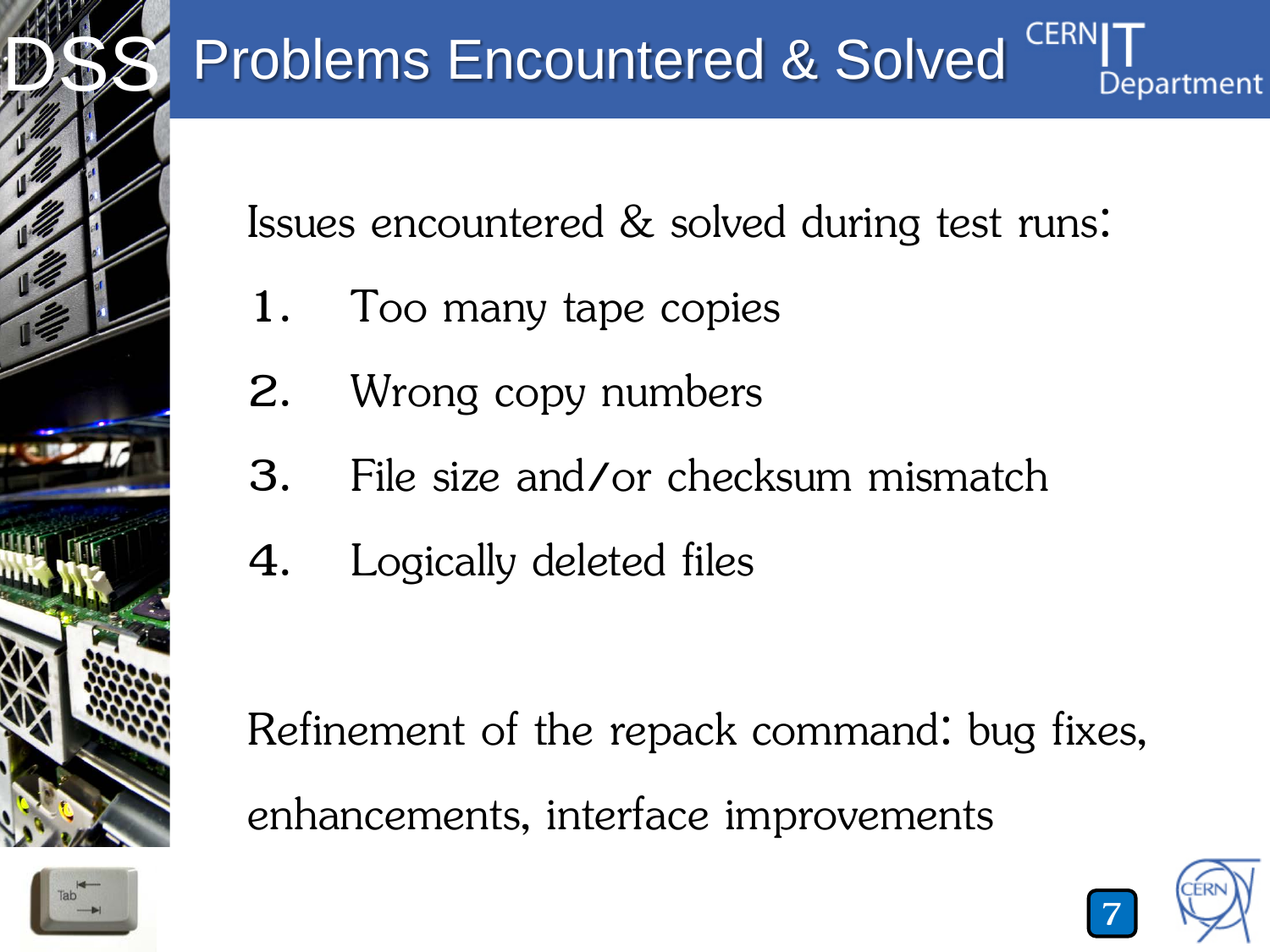

## The Repack Command

Repack a list of tapes:

**repack --bulkvolumeid tape\_list.txt -o default**

Check repack status:

**repack –s**

Check repack status of a single tape:

**repack –S vid**

Check repack errors on a tape:

**repack –e vid**

Abort a repack:

**repack –R vid**





**CERN**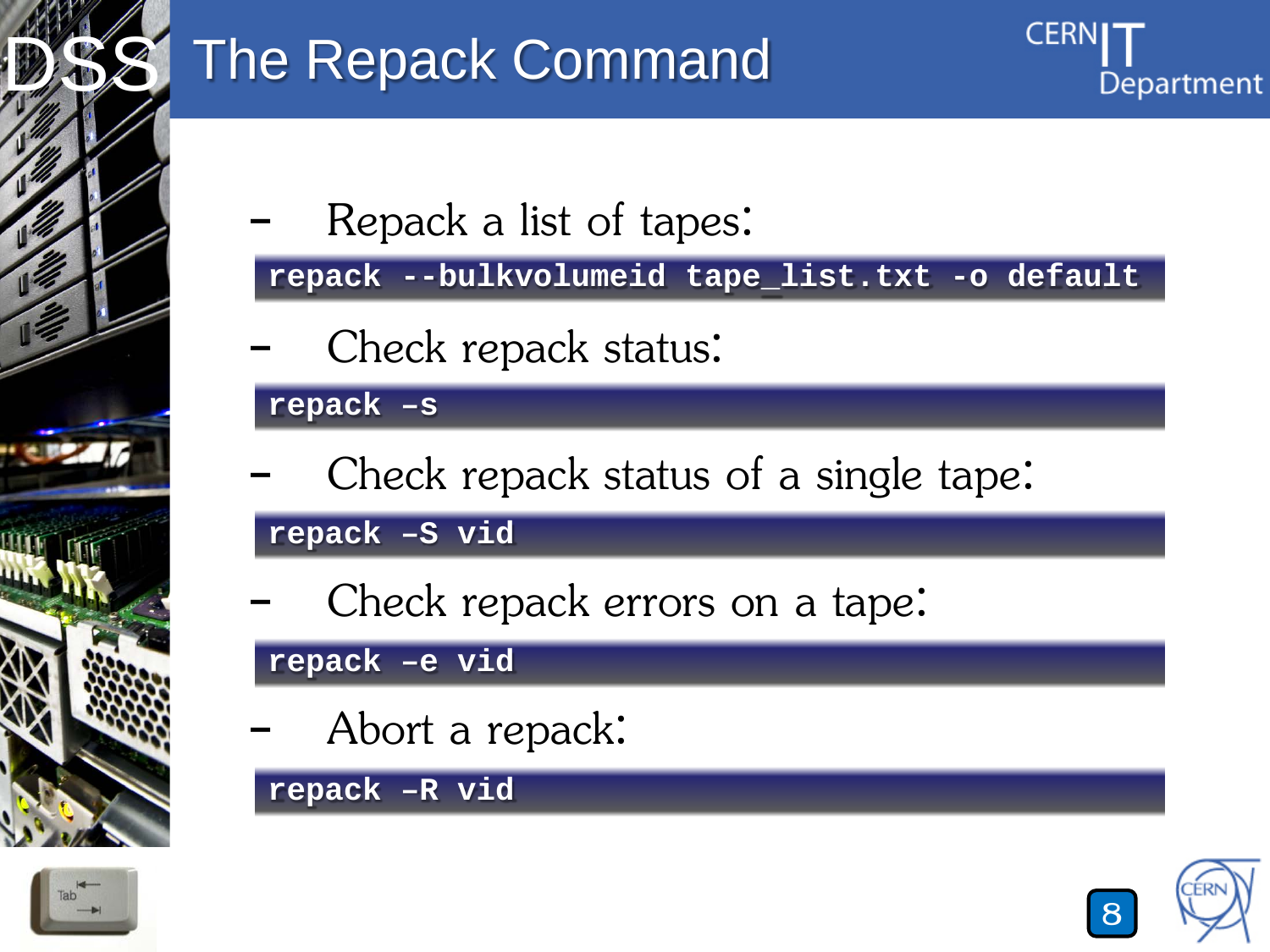

### Repacked data until now

These year's tests with the new repack:

- Around 3000 1TB tapes (2.5 PB of data)
	- 1.1 PB in a single run (1600 tapes)
		- 1 PB/month (10 PB/month needed)

| SubmitTime      | RepackTime | User | Machine                | Vid          | Total          |           | Size toRecall | toMiar  |          | Failed Migrated Compl% |            | Status         |
|-----------------|------------|------|------------------------|--------------|----------------|-----------|---------------|---------|----------|------------------------|------------|----------------|
| 25-Sep-12 17:17 | 7d 22:51   | root | c2cernt3srv301.cern.ch | I17715       | 11066          | 810.76GiB | 11064         | 0       | 0        |                        | 0%         | ONGOING        |
| 25-Sep-12 17:17 | 7d 22:51   | root | c2cernt3srv301.cern.ch | 117716       | 9362           | 789.42GiB | 9361          | 0       | 0        |                        | 0%         | ONGOING        |
| 25-Sep-12 17:17 | 7d 22:51   | root | c2cernt3srv301.cern.ch | I17717       | 9615           | 684.10GiB | 9613          | 0       | 0        |                        | 0%         | <b>ONGOING</b> |
| 25-Sep-12 17:17 | 7d 22:51   | root | c2cernt3srv301.cern.ch | I17718       | 10598          | 843.49G1B | 10598         | 0       | 0        | 0                      | 0%         | ONGOING        |
| 25-Sep-12 17:17 | 7d 22:51   | root | c2cernt3srv301.cern.ch | I17719       | 15512          | 844.94GiB | 15512         | 0       | $\circ$  | 0                      | 0%         | ONGOING        |
| 25-Sep-12 17:17 | 7d 22:51   | root | c2cernt3srv301.cern.ch | I17720       | 12450          | 828,88GiB | 12450         | 0       | 0        | 0                      | 0%         | ONGOING        |
| 25-Sep-12 17:17 | 7d 22:51   | root | c2cernt3srv301.cern.ch | 117721       | 8858           | 715,80GiB | 8857          | 0       | 0        |                        | 0%         | ONGOING        |
| 25-Sep-12 17:17 | 7d 22:51   | root | c2cernt3srv301.cern.ch | I17728       | 23532          | 0.98TiB   | 23532         | $\circ$ | $\Omega$ | 0                      | 0%         | ONGOING        |
| 25-Sep-12 17:17 | 7d 22:51   | root | c2cernt3srv301.cern.ch | 117730       | 21268          | 569.74GiB | 21268         | O       | 0        | 0                      | 0%         | ONGOING        |
| 25-Sep-12 17:17 | 7d 22:51   | root | c2cernt3srv301.cern.ch | 117731       | 17028          | 983.08GiB | 17028         | 0       | 0        | 0                      | 0%         | ONGOING        |
|                 |            |      |                        |              |                |           |               |         |          |                        |            |                |
|                 |            |      |                        |              |                |           |               |         |          |                        |            |                |
| 02 0ct 12 16:00 |            |      |                        | <b>TOTAL</b> | <b>OGE7047</b> | 1 QD i D  | 6477000       | 2117    | 17       | כמפפק וכ               | <b>DEG</b> | ONCOTNC        |

*Functionality* is very satisfactory, need to improve

*performance* of the underlying HW*.* <sup>9</sup>



**CERN**